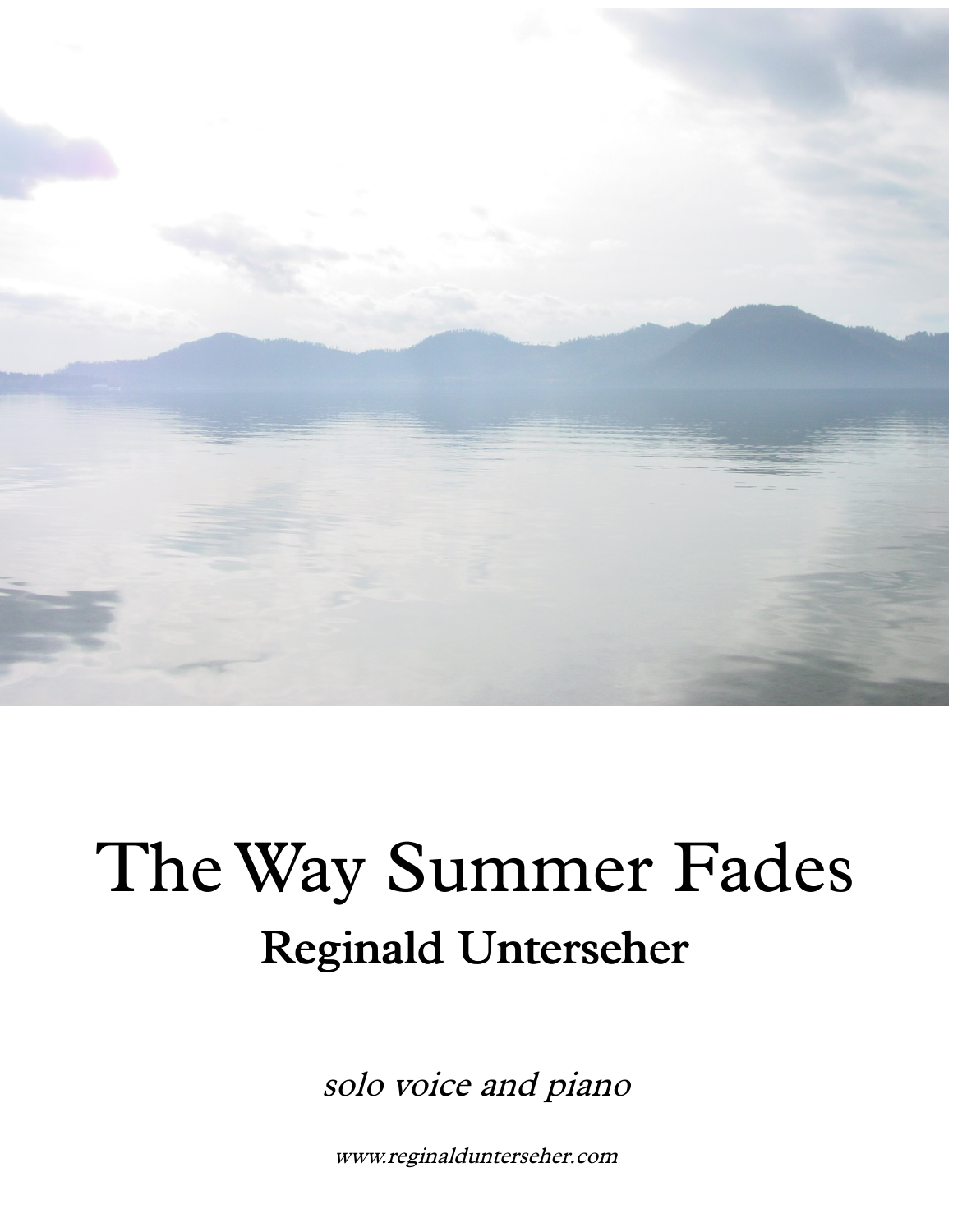The way summer fades, the way open blue sky recedes, wave by wave into grey days and blurry, starless nights

The way summer skin fades, remembering long days in warm sun only for a little while

The way summer quiet fades, floating, listening, lost under waves of insisting noise

The way summer hopes fade, the ripe moment past, left on the branch to fall

The way summer memories fade, the waves receding, the waves

Reginald Unterseher 18 August 2011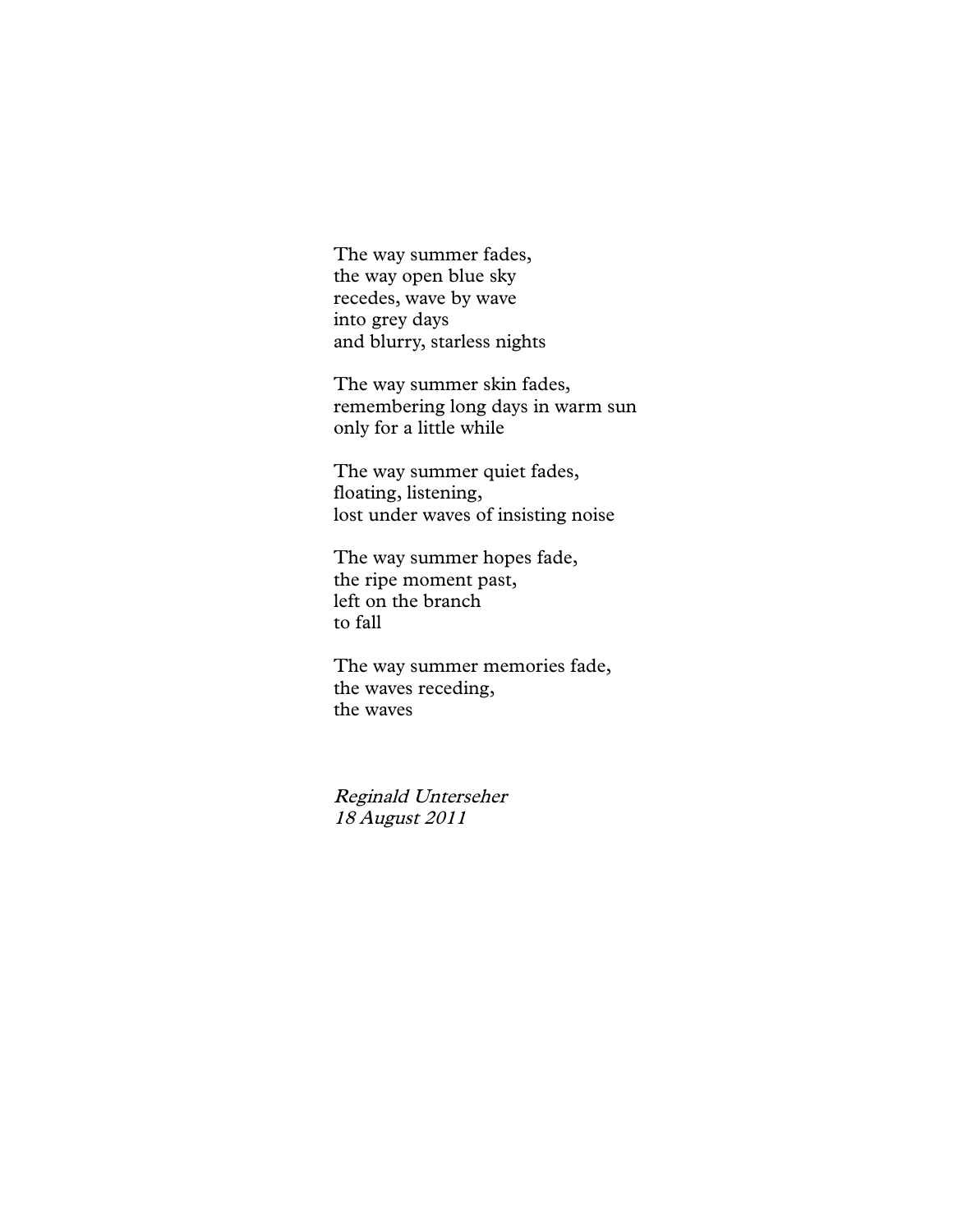TheWay Summer Fades

voice and piano

 $l = 42$ 





Copyright © 2011 Reginald Unterseher reginaldunterseher.com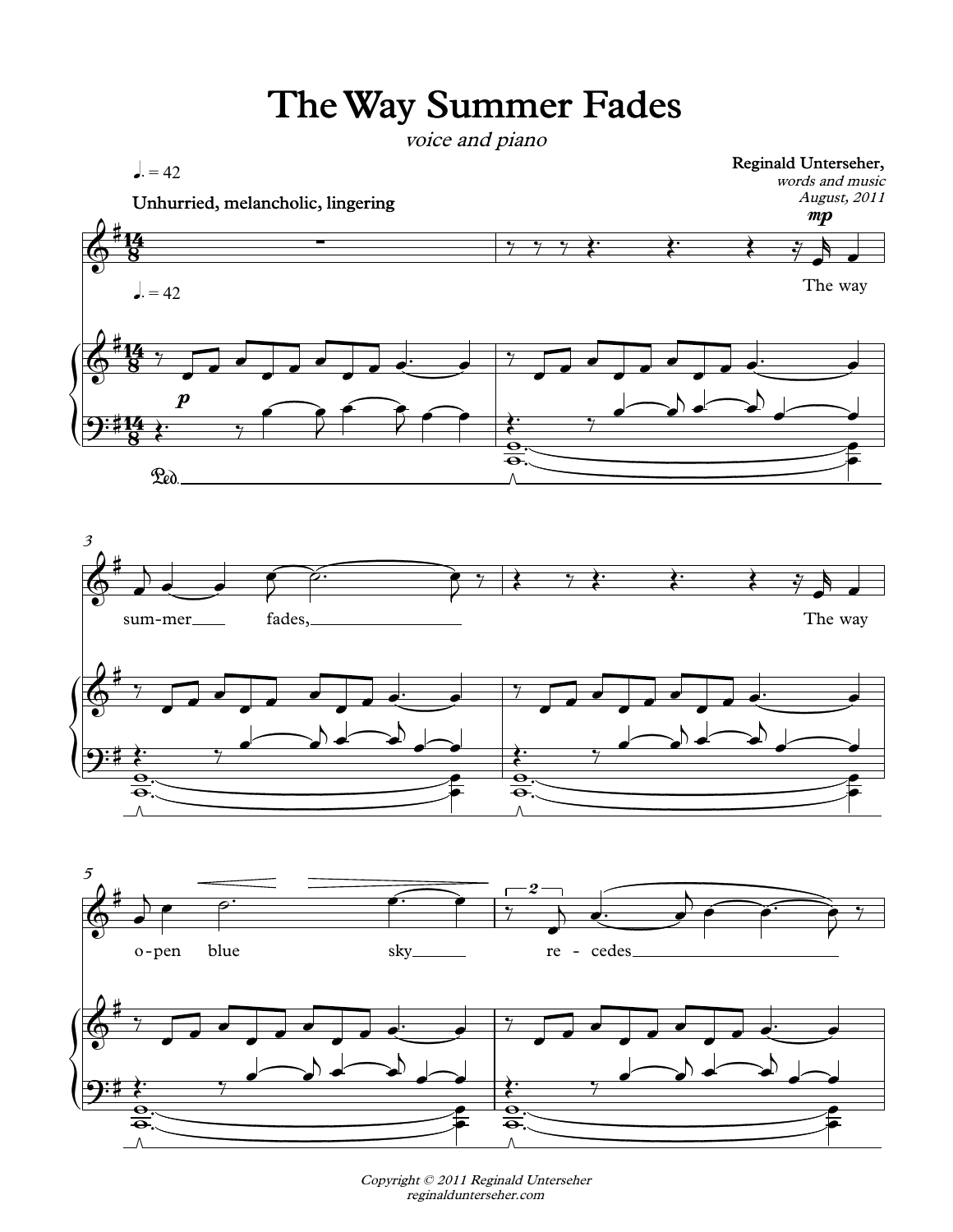





4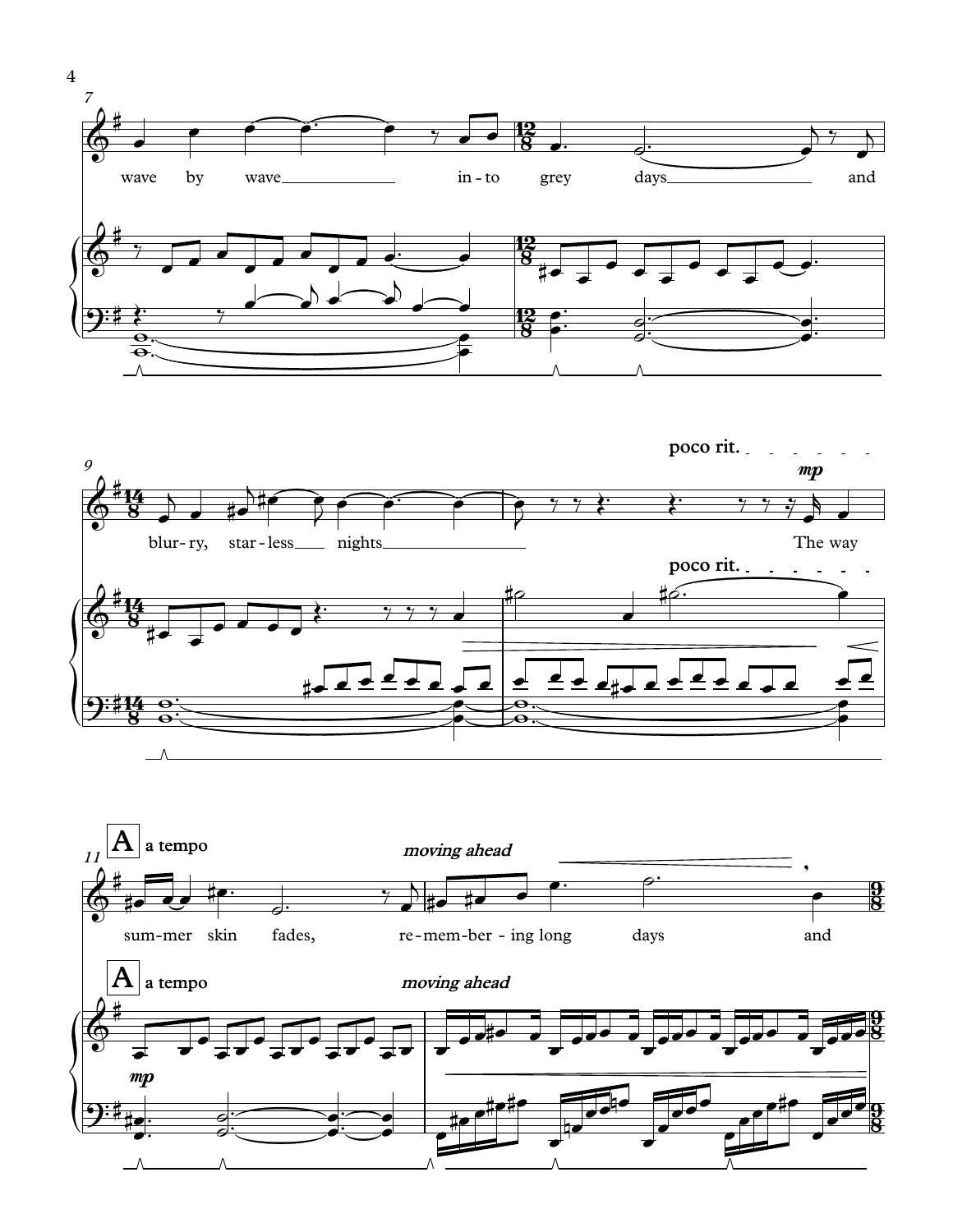



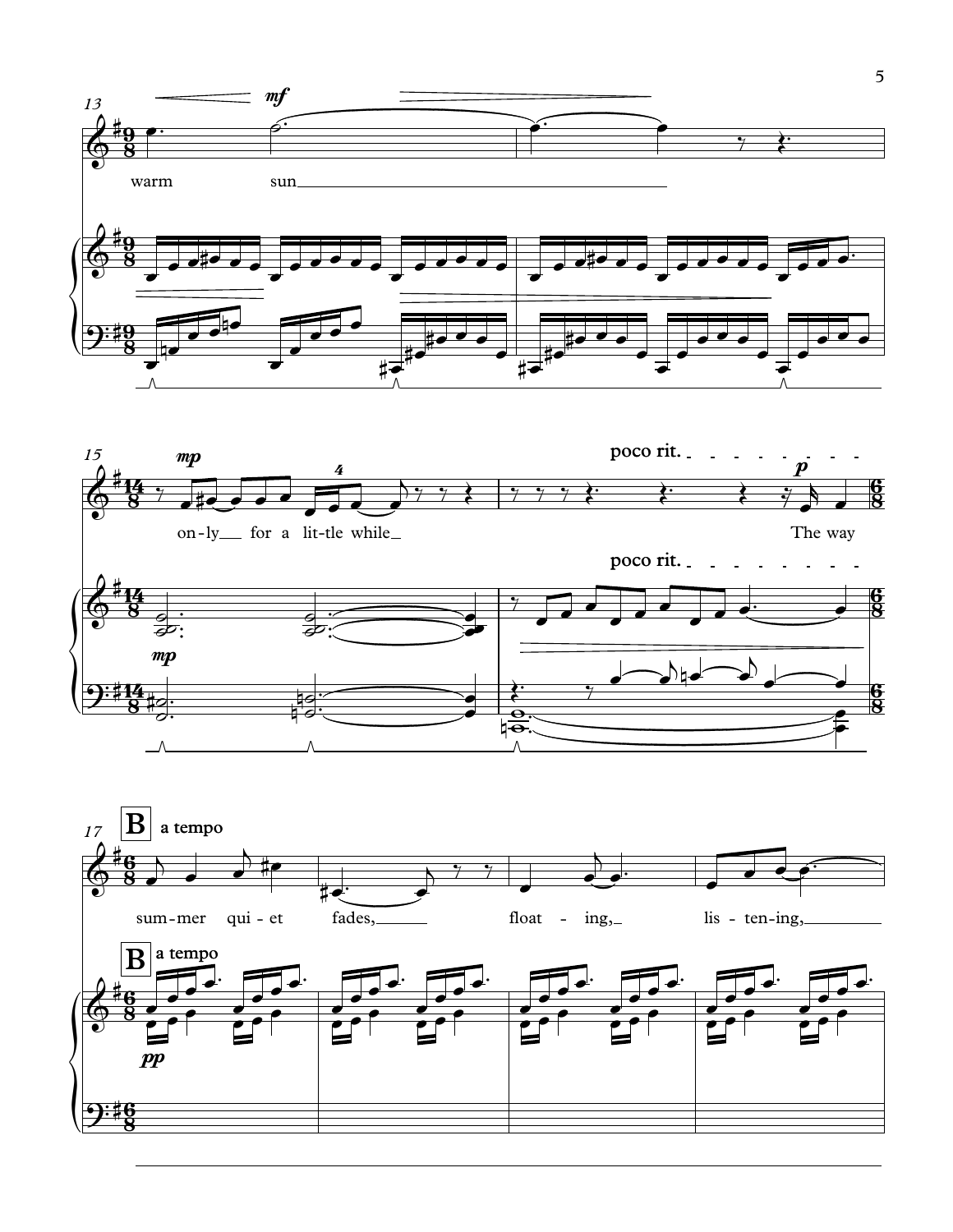

removed for security thanks for understanding www.reginaldunterseher.com